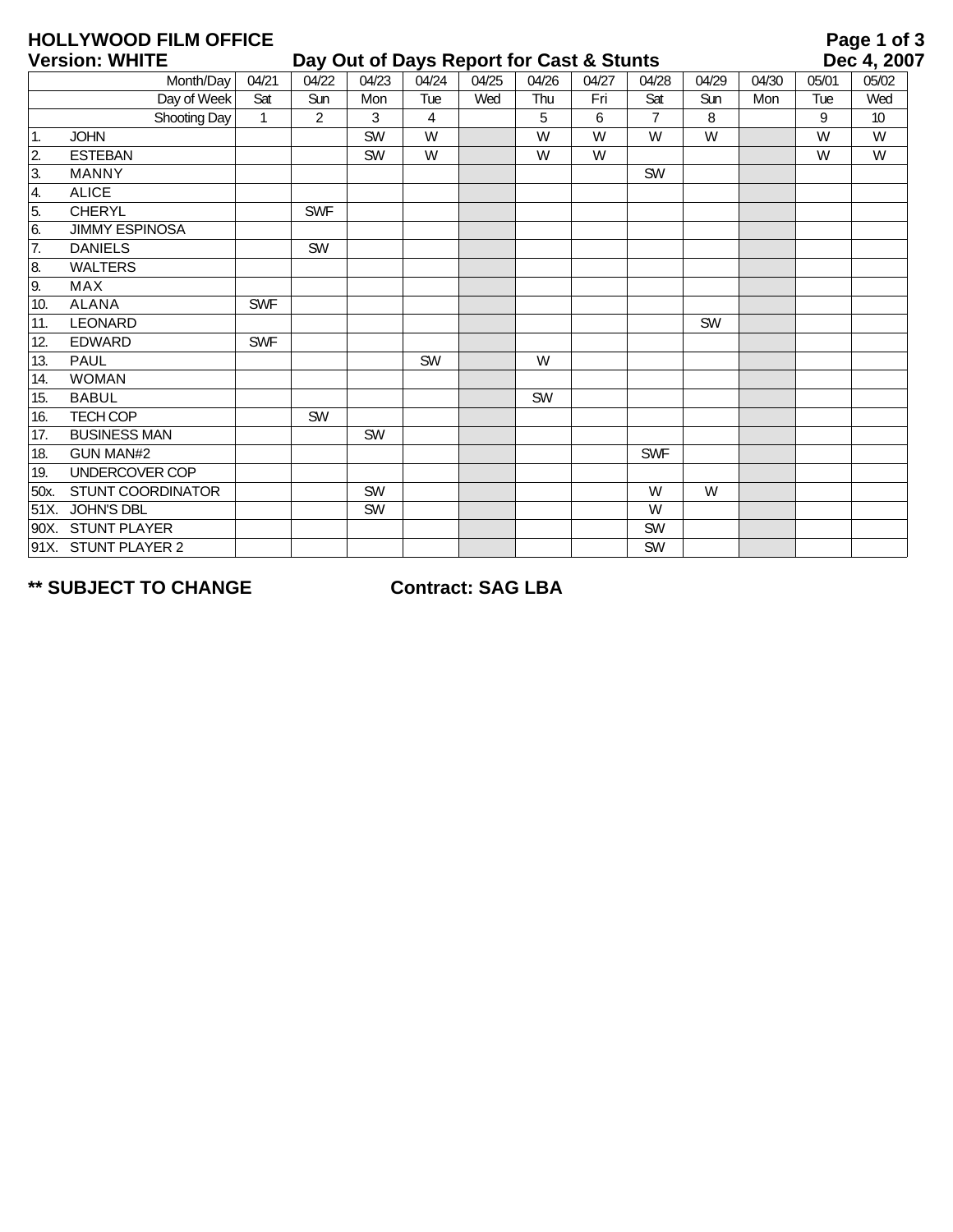## **HOLLYWOOD FILM OFFICE**

| <b>Version: WHITE</b> |                       |       | Day Out of Days Report for Cast & Stunts |            |            |       |       |       |           |           | Dec 4, 200 |            |        |
|-----------------------|-----------------------|-------|------------------------------------------|------------|------------|-------|-------|-------|-----------|-----------|------------|------------|--------|
|                       | Month/Day             | 05/03 | 05/04                                    | 05/05      | 05/06      | 05/07 | 05/08 | 05/09 | 05/10     | 05/11     | 05/12      | 05/13      | Co.    |
|                       | Day of Week           | Thu   | Fri                                      | Sat        | Sun        | Mon   | Tue   | Wed   | Thu       | Fri       | Sat        | Sun        | Travel |
|                       | Shooting Day          | 11    | 12                                       | 13         | 14         |       | 15    | 16    | 17        | 18        | 19         | 20         |        |
| 1.                    | <b>JOHN</b>           | W     | W                                        |            |            |       | W     | W     | W         | W         | W          | <b>WF</b>  |        |
| $\overline{2}$        | <b>ESTEBAN</b>        | W     | W                                        |            |            |       | W     | W     | W         | W         | <b>WF</b>  |            |        |
| $\overline{3}$ .      | <b>MANNY</b>          |       |                                          |            |            |       |       |       |           |           |            | <b>WF</b>  |        |
| 4.                    | <b>ALICE</b>          |       |                                          | <b>SW</b>  |            |       |       |       | <b>WF</b> |           |            |            |        |
| $\overline{5}$ .      | <b>CHERYL</b>         |       |                                          |            |            |       |       |       |           |           |            |            |        |
| 6.                    | <b>JIMMY ESPINOSA</b> |       |                                          |            |            |       | SW    | W     | W         | <b>WF</b> |            |            |        |
| $\overline{7}$ .      | <b>DANIELS</b>        |       |                                          |            |            |       | W     | W     | W         | <b>WF</b> |            |            |        |
| $\overline{8}$        | <b>WALTERS</b>        |       |                                          |            |            |       |       |       |           |           |            | <b>SWF</b> |        |
| 9.                    | <b>MAX</b>            |       |                                          |            | <b>SWF</b> |       |       |       |           |           |            |            |        |
| 10.                   | <b>ALANA</b>          |       |                                          |            |            |       |       |       |           |           |            |            |        |
| 11.                   | <b>LEONARD</b>        |       |                                          |            |            |       |       |       |           |           |            | <b>WF</b>  |        |
| 12.                   | <b>EDWARD</b>         |       |                                          |            |            |       |       |       |           |           |            |            |        |
| 13.                   | <b>PAUL</b>           |       |                                          |            |            |       | W     | W     | W         | <b>WF</b> |            |            |        |
| 14.                   | <b>WOMAN</b>          |       |                                          | <b>SWF</b> |            |       |       |       |           |           |            |            |        |
| 15.                   | <b>BABUL</b>          |       | W                                        |            |            |       | W     | W     | W         | <b>WF</b> |            |            |        |
| 16.                   | <b>TECH COP</b>       |       |                                          |            |            |       | W     | W     |           | WF        |            |            |        |
| 17.                   | <b>BUSINESS MAN</b>   |       | WF                                       |            |            |       |       |       |           |           |            |            |        |
| 18.                   | <b>GUN MAN#2</b>      |       |                                          |            |            |       |       |       |           |           |            |            |        |
| 19.                   | UNDERCOVER COP        |       |                                          |            |            |       | SW    | W     | W         | <b>WF</b> |            |            |        |
| 50x.                  | STUNT COORDINATOR     |       |                                          |            |            |       | W     | W     | W         | W         |            | <b>WF</b>  |        |
| 51X.                  | JOHN'S DBL            |       |                                          |            |            |       | W     | W     | W         | W         |            | <b>WF</b>  |        |
|                       | 90X. STUNT PLAYER     |       |                                          |            |            |       | W     | W     | W         | W         |            | <b>WF</b>  |        |
|                       | 91X. STUNT PLAYER 2   |       |                                          |            |            |       | W     | W     | W         | <b>WF</b> |            |            |        |

**\*\* SUBJECT TO CHANGE Contract: SAG LBA**